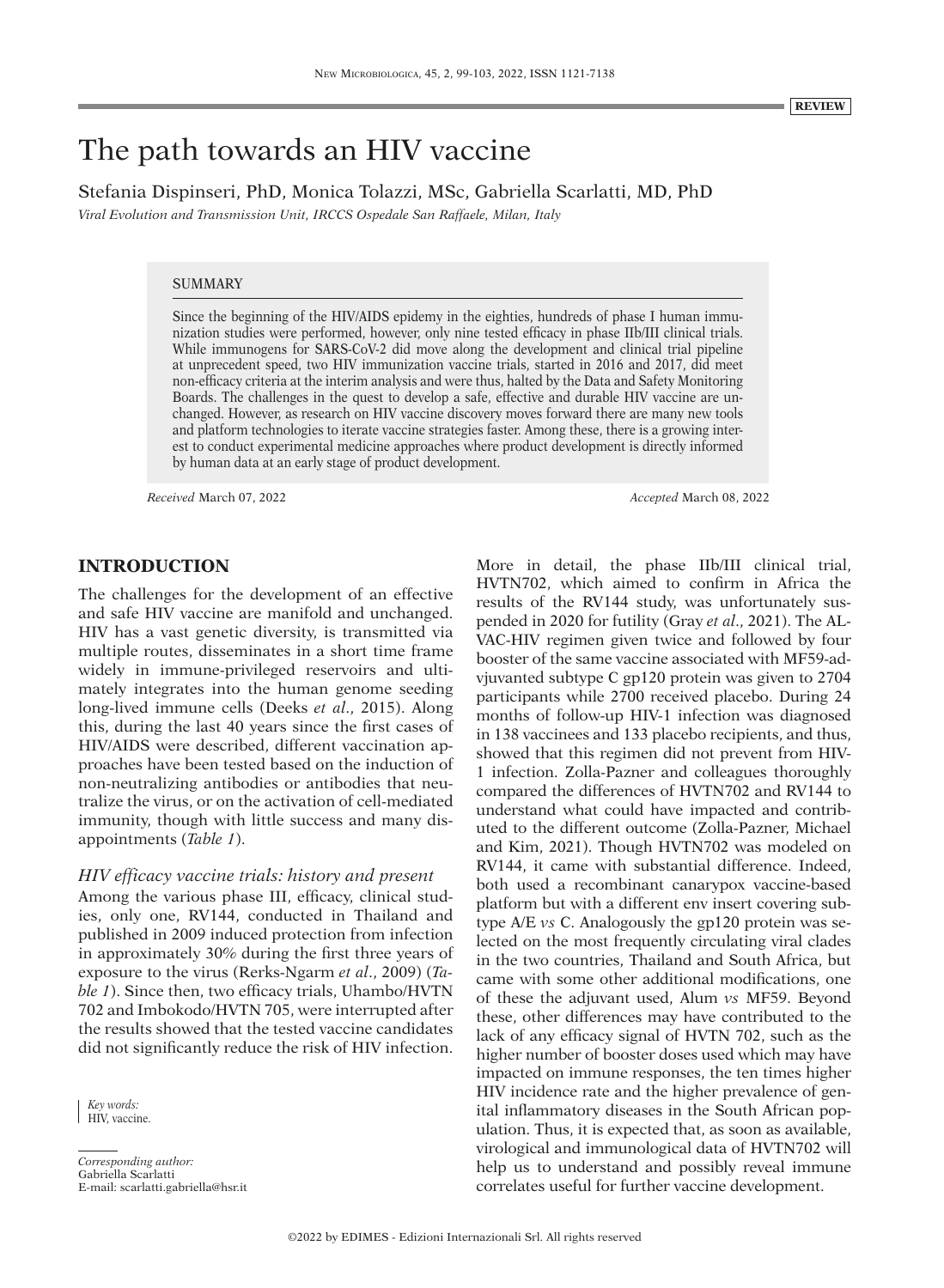Shortly thereafter, in August 2021, the IMBOKOKO trial, which was ongoing in five sub-Saharan African countries and aimed at testing the efficacy of two vaccine approaches administered simultaneously, was stopped. Participants received a total of four doses over 12 months of either a prime-boost vaccine regimen of a mosaic viral-vectored vaccine, Adeno26.Mos4.HIV (Ad26 prime) and an aluminum phosphate-adjuvanted clade C gp140 protein (boost), or a placebo. The Adenovirus 26-based HIV-Mosaic vaccine was found to be safe but did not significantly reduce risk of HIV infection among over 2600 wom-

| Trial<br>Acronym                                    | Immunogen                                                                                 | Vaccine                                     | Duration  | Cohort                                                      | Country                                                                  | Comment                                                                                                                    |
|-----------------------------------------------------|-------------------------------------------------------------------------------------------|---------------------------------------------|-----------|-------------------------------------------------------------|--------------------------------------------------------------------------|----------------------------------------------------------------------------------------------------------------------------|
| <b>VAX</b><br>003                                   | Bivalent gp120                                                                            | <b>AIDSVAX</b><br>B/B                       | 1999-2003 | Intravenous<br>drug users                                   | Thailand                                                                 | No protection<br>nor modification<br>of infection                                                                          |
| <b>VAX</b><br>004                                   | Bivalent gp120                                                                            | <b>AIDSVAX®</b><br>B/E                      | 1998-2003 | <b>Discordant</b><br>couples                                | <b>US</b>                                                                | No protection<br>nor modification<br>of infection                                                                          |
| <b>HVTN</b><br>502/504<br>(STEP)                    | Ad5 vectored<br>(Gag, Pol and Nef)<br>+ protein                                           |                                             | 2004-2007 | <b>MSM</b><br>High risk<br>heterosexual<br>men and<br>woman | <b>US</b>                                                                | Interrupted in 2007.<br>Risk of infection<br>appeared to be<br>higher in Ad5<br>sero-positive or<br>uncircumcised<br>males |
| <b>HVTN</b><br>503<br>(Phambili)                    | Ad5 vectored<br>(Gag, Pol and Nef)<br>+ protein                                           |                                             | 2007      | Heterosexual<br>men and<br>women                            | South Africa                                                             | Interrupted in<br>September 2007 due<br>to stop of STEP trial                                                              |
| <b>RV</b><br>144                                    | Prime: canarypox<br>vector                                                                | <b>ALVAC-HIV</b><br>vCP1521                 | 2003-2009 | Men and<br>women                                            | Thailand                                                                 | 31,2% protection                                                                                                           |
|                                                     | Boost: bivalent<br>gp120                                                                  | <b>AIDSVAX®</b><br>B/E                      |           |                                                             |                                                                          |                                                                                                                            |
| <b>HVTN</b><br>505                                  | Prime: DNA encoding<br>Gag, Pol, Nef and Env                                              |                                             | 2009-2017 | MSM,<br>Transgender<br><b>MSM</b>                           | <b>US</b>                                                                | No protection<br>no reduction<br>of viral load                                                                             |
|                                                     | Boost: Ad5 encoding<br>Gag-Pol and Env                                                    |                                             |           |                                                             |                                                                          |                                                                                                                            |
| <b>HVTN</b><br>702<br>(Uhambo)                      | Prime: Canaripox<br>vector<br>Boost: bivalent gp120                                       | <b>ALVAC-HIV</b><br>vCP2438<br>gp120 C/MF59 | 2016-2012 | Men and<br>women                                            | South Africa                                                             | Interrupted<br>February 2020<br>for non - efficacy                                                                         |
| <b>HVTN</b><br>705/<br><b>HPX2008</b><br>(Imbokodo) | Prime doses 1 to 4:<br>Ad26.Mos.HIV                                                       |                                             | 2017-2022 | Women                                                       | South Africa                                                             | Interrupted<br>August 2021<br>for non - efficacy                                                                           |
|                                                     | Boost doses 5 and 6:<br>trimeric gp140                                                    |                                             |           |                                                             |                                                                          |                                                                                                                            |
| <b>HVTN</b><br>706/<br>HPX3002<br>(Mosaico)         | Prime doses 1 and 2:<br>Ad26.Mos4.HIV                                                     |                                             | 2019-2023 | <b>MSM</b><br>Transgender<br>men                            | Argentina,<br>Brazil, Italy,<br>Mexico,<br>Perù, Poland,<br>Spain and US | Ongoing                                                                                                                    |
|                                                     | Boost doses 3 and<br>$4: Ad26.Mos4.HIV +$<br>Mosaic and clade C<br>gp140                  |                                             |           |                                                             |                                                                          |                                                                                                                            |
| PrEPVacc                                            | First randomization<br>Group A:<br>$DNA-HIV-PT123 +$<br>AIDSVAX <sup>®</sup> /BE          |                                             | 2020-2023 | Men and<br>women                                            | Mozambique,<br>South Africa.<br>Tanzania<br>and Uganda                   | Ongoing                                                                                                                    |
|                                                     | Group B:<br>$DNA-HIV-PT123 +$<br>CN54gp140/MPLA<br>$+$<br>MVA-<br>CMDR+CN54gp140/<br>MPLA |                                             |           |                                                             |                                                                          |                                                                                                                            |
|                                                     | Second randomization<br>Drug:<br>TAF/FTC or TDF/FTC                                       |                                             |           |                                                             |                                                                          |                                                                                                                            |

**Table 1** *- HIV-1 efficacy clinical trials.*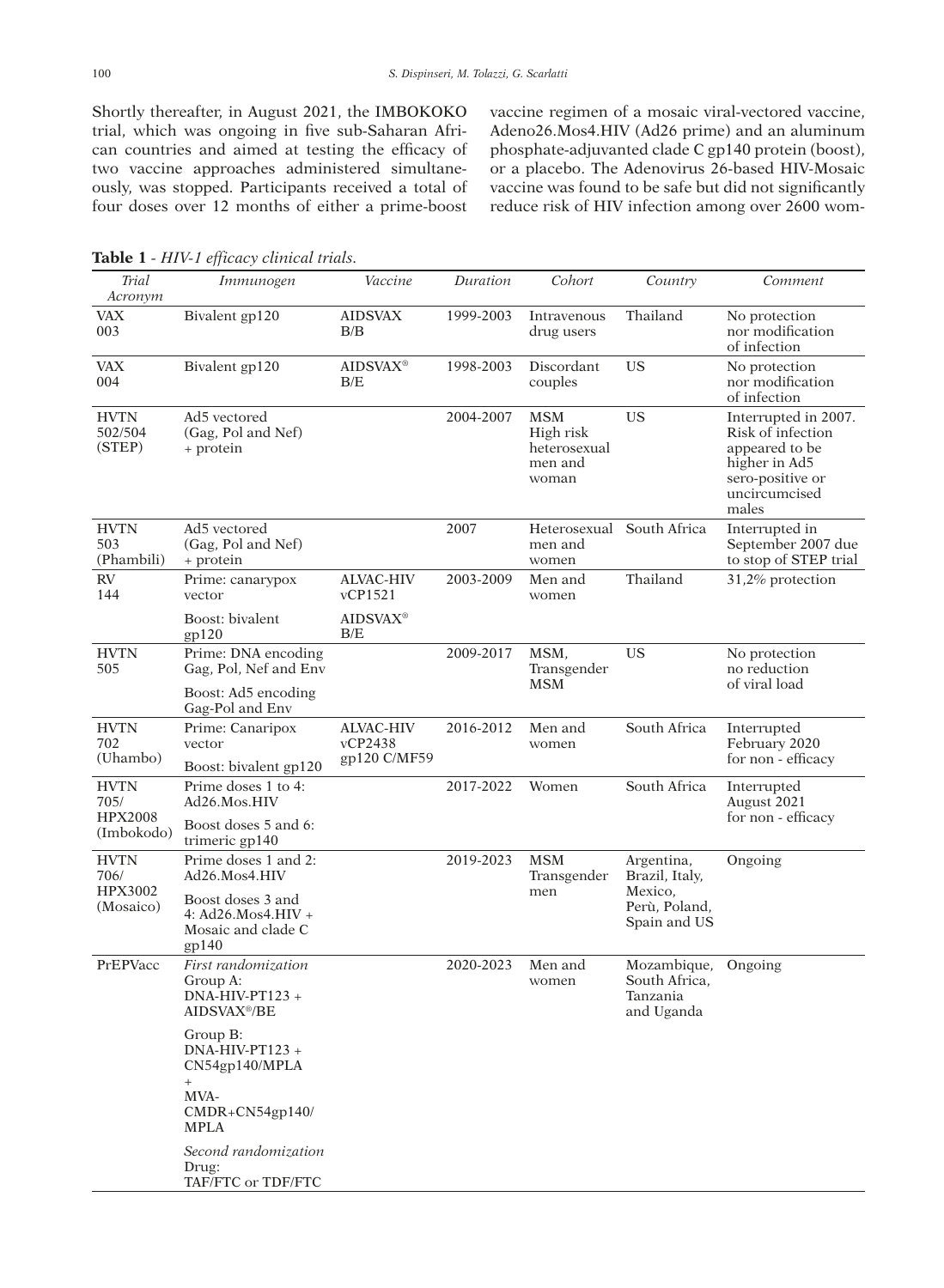en. Johnson & Johnson reported the primary analysis of the data, which showed an efficacy estimate of 25.2%, but with a wide confidence interval that crossed zero (-10.5% to 49.3%). It has to be reminded that the same Adenovirus 26-based platform with specific inserts for Ebola and COVID-19 was proven effective (Pollard *et al*., 2021; Ramasamy *et al*., 2020), which again shows that HIV is a particularly challenging virus.

While analysis in both these trials is ongoing and will help inform future research, the MOSAICO/ HVTN706, phase III clinical trial continues in the Americas and Europe. Although it uses a regimen similar to IMBOKOKO with the same Ad26 platform for the prime immunogen, continuation was granted due to the different form of protein boost, and a different target population. It is currently enrolling 3,800 men and transgender people and should provide results by 2023.

At the same time the PrEPVacc trial is ongoing and testing experimental HIV vaccines and oral pre-exposure prophylaxis (PrEP) against a placebo, in 1668 women and men of four African countries (*Https:// Clinicaltrials.Gov/Ct2/Show/NCT04066881*, n.d.). Participants are randomized to receive one of two experimental vaccines, which have both been tested before but did not advance to late-stage trials on their own. In addition, participants are also randomized to receive two types of daily oral PrEP, F/TDF (Truvada) or F/TAF (Descovy). This phase IIb study, which should provide results next year, is particularly relevant in view of combining different strategies of prevention in a multimodal approach.

#### *How to proceed in the future?*

Many collaborations have been established over the years to advance HIV vaccine research. A common strategic focus has enabled coordination and sharing of data and technical capabilities across the continuum of vaccine development, from basic research to translational science and to clinical trials. Indeed, lessons from HIV vaccine development efforts helped to accelerate the development of highly efficacious SARS-CoV-2 vaccines (Fauci, 2021; McMahon *et al*., 2020).

Due to the numerous complexities that make HIV such a difficult target for vaccine development and roll-out, in general, pharmaceutical companies did not make substantial high-risk investments. The field needs to improve through-put of early-stage clinical candidates to diversify the pipeline and to implement selection processes that accelerate different scientific approaches. In this regard, experimental medical studies are designed to accelerate HIV vaccine development, increasing the probability of success for products moving into clinical evaluation. While investigating critical scientific questions with a rigorous ethical approach these studies do not provide benefit to the participant. These clinical investigations provide opportunities for early iteration between preclinical and clinical research, evaluation of novel concepts prior to formal product development and thus, de-risking drug development and possibly reducing high level of late-stage clinical trial failures.

#### *Examples of experimental medical trial design*

The experimental medical trial approach is used by the EAVI2020 consortium, which evaluated B cell lineage design through iterative trials and tested the hypothesis that different prime-boost combinations with newly developed HIV-1 envelope proteins would influence and increase breadth and potency of neutralizing antibody responses. Native-like gp140 envelope trimers based on a consensus or mosaic design were manufactured in small batches in 48 months time supported through a single pivotal toxicology package for multiple products (Sliepen *et al*., 2021). During the last two years several trials were started in UK with multiple parallel arms of small number of participants. To mention one: EAVI001, a single-blind study with HIV-uninfected volunteers randomized into five groups of 10 participants each, has completed enrollment (*Https://Clinicaltrials.Gov/Ct2/ Show/NCT03816137*, n.d.). Participants were vaccinated first with the consensus sequence-based trimer (ConM or ConS) designed to prime B cell responses to epitopes common to all HIV-1 subtypes, and then boosted with a cocktail of the mosaic gp140 trimers to overcall the immunodominance of hypervariable regions with the final goal to focus antibody responses towards conserved epitopes. This approach has shown to provide considerable savings in time and will accelerate insight in in-depth immunological evaluation to generate new hypothesis.

Trial G001 was the first in human test of a germline targeting approach with self-assembling nanoparticle eOD-GT8 60mer at two different concentrations, with a strong adjuvant (AS01B) used already for other licensed vaccines, administered twice 8 weeks apart (*Https://Clinicaltrials.Gov/Ct2/Show/NCT03547245*, n.d.). The study conducted in the US, was started in 2018 and concluded vaccinations in March 2020, proved to be safe and well tolerated, and induced increasing CD4-binding site specific IgG memory B cell responses in approximately 97% of vaccinees. This approach tested the scientific concept that a certain immunogen design can stimulate relevant germline B cells in a significant number of individuals (Jardine *et al*., 2016), and the vaccine is now ready to proceed in the clinical pipeline.

## *The path to mRNA vaccines*

A long chain of struggles and advances during several decades constructed the path to success of mRNA (Dolgin, 2021). The first clinical trial with mRNA vaccine for an infectious disease, rabies, was test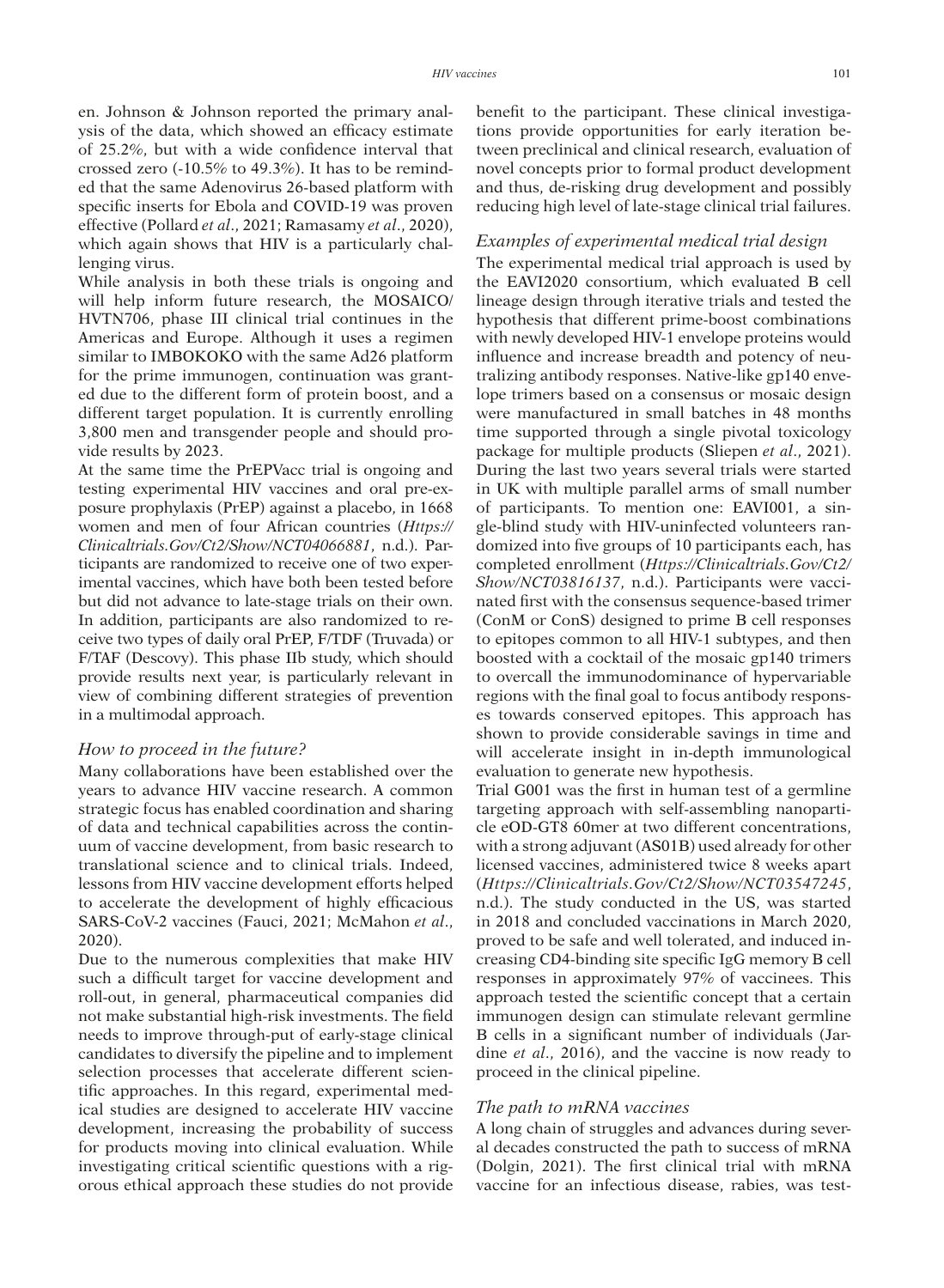ed less than 10 years ago. Proof of the potential of mRNA vaccines comes from the recent COVID-19 pandemic, when two companies developed rapidly SARS-CoV-2 RNA based vaccines and progressed with success to efficacy trials (Baden *et al*., 2021a; Polack *et al*., 2020a). Indeed, synthetically produced nucleic acid vaccines bypass hurdles of costly and lengthy procedures by utilizing a standardized manufacturing procedure. While the mRNA technology is versatile and comes with several advantages, there are still a few technical considerations for mRNA vaccine development. In specific on the mRNA construct format that encodes the immunogen, and the delivery vehicle that facilitates cellular entry and expression (Kumar *et al*., 2022). Modified nucleosides are included in the two licensed COVID-19 mRNA, while self-amplifying RNAs are in development with promise of greater potency and persistence though yet to be demonstrated in clinical trials (Kumar *et al.*, 2022). Most RNAs are delivered with lipid nanoparticle formulation, which was clinically validated. The nanoparticle formulation can be a limiting step due to its complexity and availability of some components, therefore alternative delivery vehicles such as cationic nanoemulsions, lipidoids and polymers are rapidly advancing into the clinic (Blakney *et al*., 2021).

#### *mRNA vaccines for HIV: a reality?*

RNA based immunogens are not new to HIV research and already showed to induce cellular and humoral immune responses in pre-clinical studies (Blakney *et al*., 2019; Melo *et al*., 2019). Only to mention a few, Moyo *et al*. showed that a single immunization with a self-amplifying mRNA encoding six highly conserved regions of the HIV genome through Gag and Pol induced specific CD4+ and CD8+ T cells in mice (Moyo *et al*., 2019). More recently, Aldon *et al*. explored the potential of stabilized native-like envelope trimers delivered by self-amplifying RNA polyplexes (Aldon *et al*., 2021). They showed in mice that the choice of the self-amplifying RNA platform can make the difference in inducing a humoral response to the encoded transgene, and that low doses multiple administrations of vaccine were sufficient to induce high HIV env-specific IgG responses in non-human primates. Zhang *et al*. showed that mRNA platform technology may overcome some challenges that HIV poses (Zhang *et al*., 2021). They encapsulated the viral envelope with the structural protein gag into a lipid nanoparticle to produce virus like particles *in vivo*. This mRNA construct administered to non-human

primates elicited antibodies able to broadly neutralize a panel of HIV-1 isolates. Though extremely promising results, the protocol used to immunize the animals was complex with multiple administrations, and long time, one year, was needed to develop low level broadly neutralizing antibodies. This result is

at variance to the swift success of the mRNA-based SARS-CoV-2 vaccines, which induced antibodies and cellular responses in a short time (Baden *et al*., 2021b; Polack *et al*., 2020b).

The mRNA platform is now tested also for HIV immunization approaches in human, and promising products, which induce neutralizing antibody, were converted into mRNA. In the pipeline are now three new phase 1 trials testing Moderna mRNA for HIV vaccine development. One trial (HVTN302) is testing in adults in US mRNA delivery of native gp140 envelope trimers for safety and induction of immune responses, while other two clinical trials use the mRNA vaccine of eOD-GT8, the nanoparticles coated with HIV env gp120 proteins that were previously shown to bind those pre-existing B cells specific for HIV CD4-binding site in macaques and humans (Jardine *et al*., 2016). mRNA eOD-GT8 60mers are administered in HIV-uninfected adults in US and Africa (trials IAVI G002 and G003) to test safety and immunogenicity, and to confirm that the nucleic-acid based vaccine triggers similar B cell precursors to the nanoparticles. Parallel performance of these two trials will narrow the gap between proof-of-concept and testing of the vaccine in relevant populations, provide know-how on differences of immune responses in different populations, and accelerate the inclusion of African sites early in the development pipeline.

## **CONCLUSION**

As of today, global anti-retroviral therapy (ART) coverage was estimated to be one-third below the target, and thus, approximately only 26 million people living with HIV (PLWH) are under treatment. While it is indisputable that  $U = U$ , i.e. "undetectable equals untransmissible", makes ART the most potent approach to control viremia and transmission today, we also know that currently only 59% of PLWH fully adhere to therapy. Thus, new approaches such as long-acting formulations and injectables, drugs or broadly neutralizing antibodies, are in development and moving forward in the evaluation. PrEP with long-acting injectable drugs, that increase the interval between administrations, may gain in adherence, while becoming more affordable world-wide. Said this, there is no doubt that an effective vaccine would provide significant improvements and less burden on the health system. Historically, vaccination represents the most economical public health intervention with a large diffusion and persistence as needed to eradicate infectious diseases.

### **References**

Aldon Y., McKay P.F., Moreno Herrero J., Vogel A.B., Lévai R., Maisonnasse P., et al. (2021). Immunogenicity of stabilized HIV-1 Env trimers delivered by self-amplifying mRNA. Molecular Therapy - *Nucleic Acids.* **25**, 483-493.